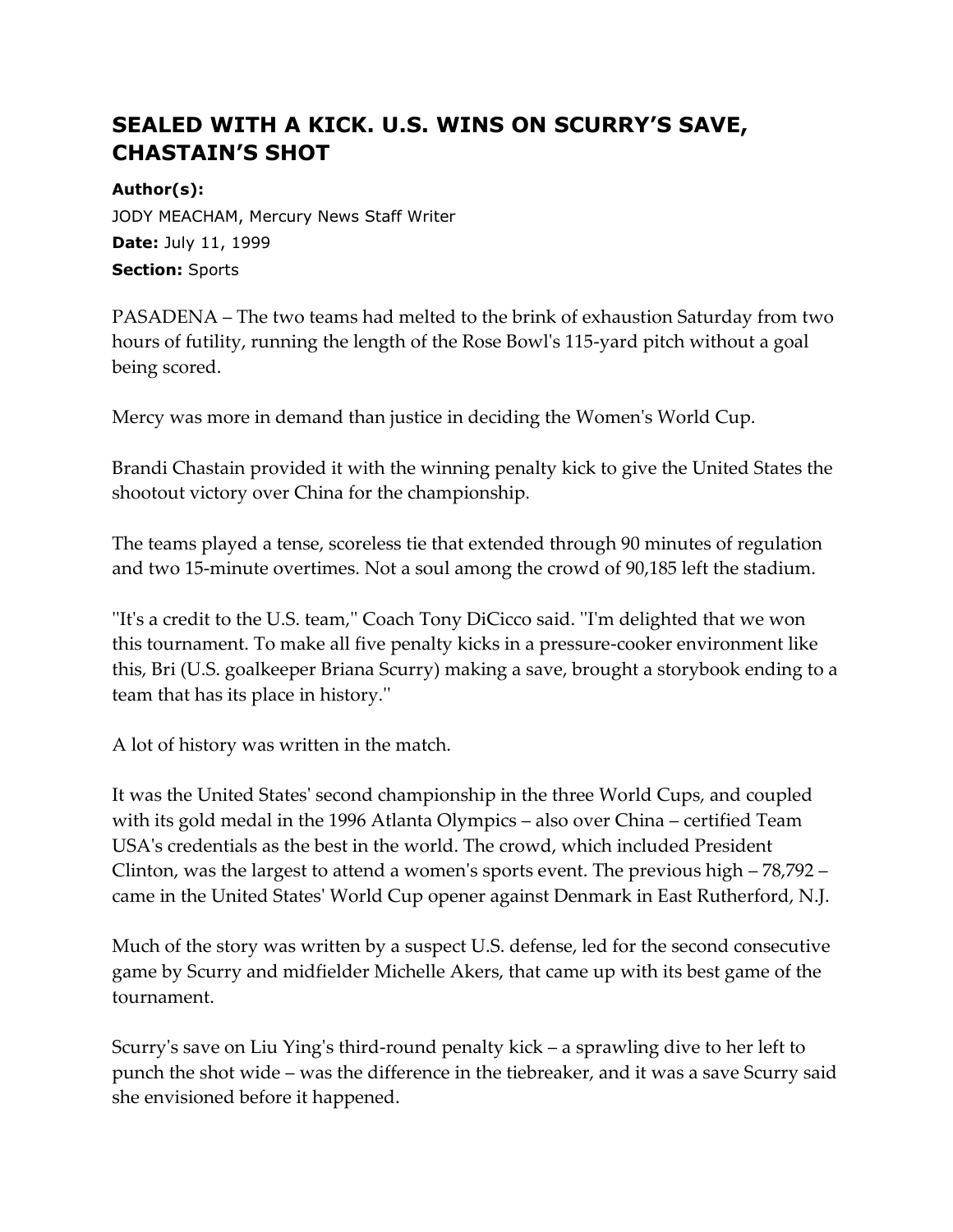''I was out of my mind right then,'' Scurry said. ''I was really focused. I had the feeling when she was walking up that I could get that one. I can't really explain why that is or how that is, but I looked her and I had a feeling.''

## **More than instinct**

But Scurry didn't rely entirely on instinct. She pushed the rules requiring the keeper to remain on the goal line until the kick as far as allowable.

''You come out if you can for a little bit to cut down the angle,'' she said.

Was she moving too soon?

''A little bit. But it's only illegal if they call it. Just like tripping people in the penalty box isn't against the rules unless they call it.''

Kristine Lilly followed Liu to the penalty spot, and after netting her shot, the United States had a 3-2 lead that it maintained throughout the shootout, clinched by Chastain's left-footer at the end.

China was content to play defense first, hoping for the counterattack goal, and the United States was reluctant to commit itself fully forward because of its past experience with that Chinese tactic. China's winning goals in the two matches it took from the United States earlier this year came on counterattacks that got behind the forwardpressing U.S. defense.

''That's our style,'' Chinese Coach Ma Yuanan said. ''We tried to defend first and then counterattack. We were really disappointed.''

## **Just a few chances**

The best U.S. chances came in the 12th minute, when goalkeeper Gao Hong saved a 30 yard rifle shot by Akers, and a cross from Lilly in the 85th minute that was a hair high for an open Tiffeny Milbrett header. Mia Hamm had two of the four U.S. shots on goal, but neither of Hamm's were dangerous.

The U.S. midfield was able to stop most of China's penetrations during regulation, and when it wasn't, the U.S. back four were superb. Scurry made only two saves.

Chastain stopped Chinese midfielder Pu Wei on the end line and forced a goal kick in the 20th minute. In the 90th minute, Chinese forward Zhang Ouying dribbled across the